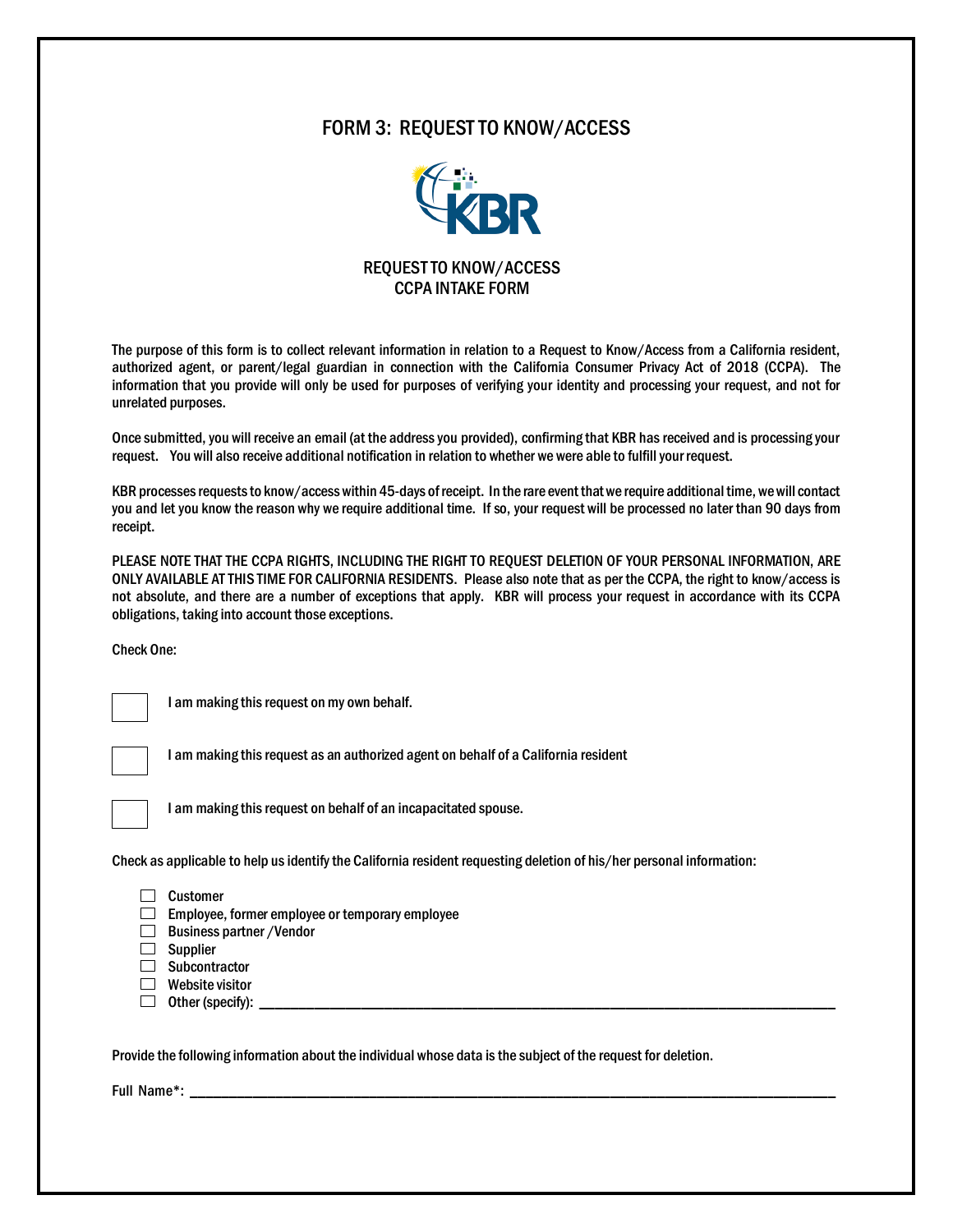| Description of the personal information:<br>General description of the type of information that we may have collected about you:<br>If the request is being made by an authorized agent on behalf of a California resident, provide the following:<br>Please note that as per the CCPA, an authorized agent is required to submit a letter which is signed by the California resident whose<br>personal data is being blocked from 'sale', confirming that you are, in fact, their authorized agent and acting on their behalf to<br>make this request.<br>If the request is being made on behalf of an incapacitated spouse, please provide the following: |                                                                                            |
|-------------------------------------------------------------------------------------------------------------------------------------------------------------------------------------------------------------------------------------------------------------------------------------------------------------------------------------------------------------------------------------------------------------------------------------------------------------------------------------------------------------------------------------------------------------------------------------------------------------------------------------------------------------|--------------------------------------------------------------------------------------------|
|                                                                                                                                                                                                                                                                                                                                                                                                                                                                                                                                                                                                                                                             |                                                                                            |
|                                                                                                                                                                                                                                                                                                                                                                                                                                                                                                                                                                                                                                                             |                                                                                            |
|                                                                                                                                                                                                                                                                                                                                                                                                                                                                                                                                                                                                                                                             |                                                                                            |
|                                                                                                                                                                                                                                                                                                                                                                                                                                                                                                                                                                                                                                                             |                                                                                            |
|                                                                                                                                                                                                                                                                                                                                                                                                                                                                                                                                                                                                                                                             |                                                                                            |
|                                                                                                                                                                                                                                                                                                                                                                                                                                                                                                                                                                                                                                                             |                                                                                            |
|                                                                                                                                                                                                                                                                                                                                                                                                                                                                                                                                                                                                                                                             |                                                                                            |
|                                                                                                                                                                                                                                                                                                                                                                                                                                                                                                                                                                                                                                                             |                                                                                            |
|                                                                                                                                                                                                                                                                                                                                                                                                                                                                                                                                                                                                                                                             |                                                                                            |
|                                                                                                                                                                                                                                                                                                                                                                                                                                                                                                                                                                                                                                                             |                                                                                            |
|                                                                                                                                                                                                                                                                                                                                                                                                                                                                                                                                                                                                                                                             |                                                                                            |
|                                                                                                                                                                                                                                                                                                                                                                                                                                                                                                                                                                                                                                                             |                                                                                            |
|                                                                                                                                                                                                                                                                                                                                                                                                                                                                                                                                                                                                                                                             |                                                                                            |
|                                                                                                                                                                                                                                                                                                                                                                                                                                                                                                                                                                                                                                                             |                                                                                            |
|                                                                                                                                                                                                                                                                                                                                                                                                                                                                                                                                                                                                                                                             |                                                                                            |
|                                                                                                                                                                                                                                                                                                                                                                                                                                                                                                                                                                                                                                                             |                                                                                            |
|                                                                                                                                                                                                                                                                                                                                                                                                                                                                                                                                                                                                                                                             |                                                                                            |
|                                                                                                                                                                                                                                                                                                                                                                                                                                                                                                                                                                                                                                                             |                                                                                            |
|                                                                                                                                                                                                                                                                                                                                                                                                                                                                                                                                                                                                                                                             |                                                                                            |
|                                                                                                                                                                                                                                                                                                                                                                                                                                                                                                                                                                                                                                                             |                                                                                            |
|                                                                                                                                                                                                                                                                                                                                                                                                                                                                                                                                                                                                                                                             |                                                                                            |
|                                                                                                                                                                                                                                                                                                                                                                                                                                                                                                                                                                                                                                                             |                                                                                            |
|                                                                                                                                                                                                                                                                                                                                                                                                                                                                                                                                                                                                                                                             |                                                                                            |
|                                                                                                                                                                                                                                                                                                                                                                                                                                                                                                                                                                                                                                                             |                                                                                            |
|                                                                                                                                                                                                                                                                                                                                                                                                                                                                                                                                                                                                                                                             |                                                                                            |
|                                                                                                                                                                                                                                                                                                                                                                                                                                                                                                                                                                                                                                                             | Additional Information to help us identify the relevant personal information in our files: |